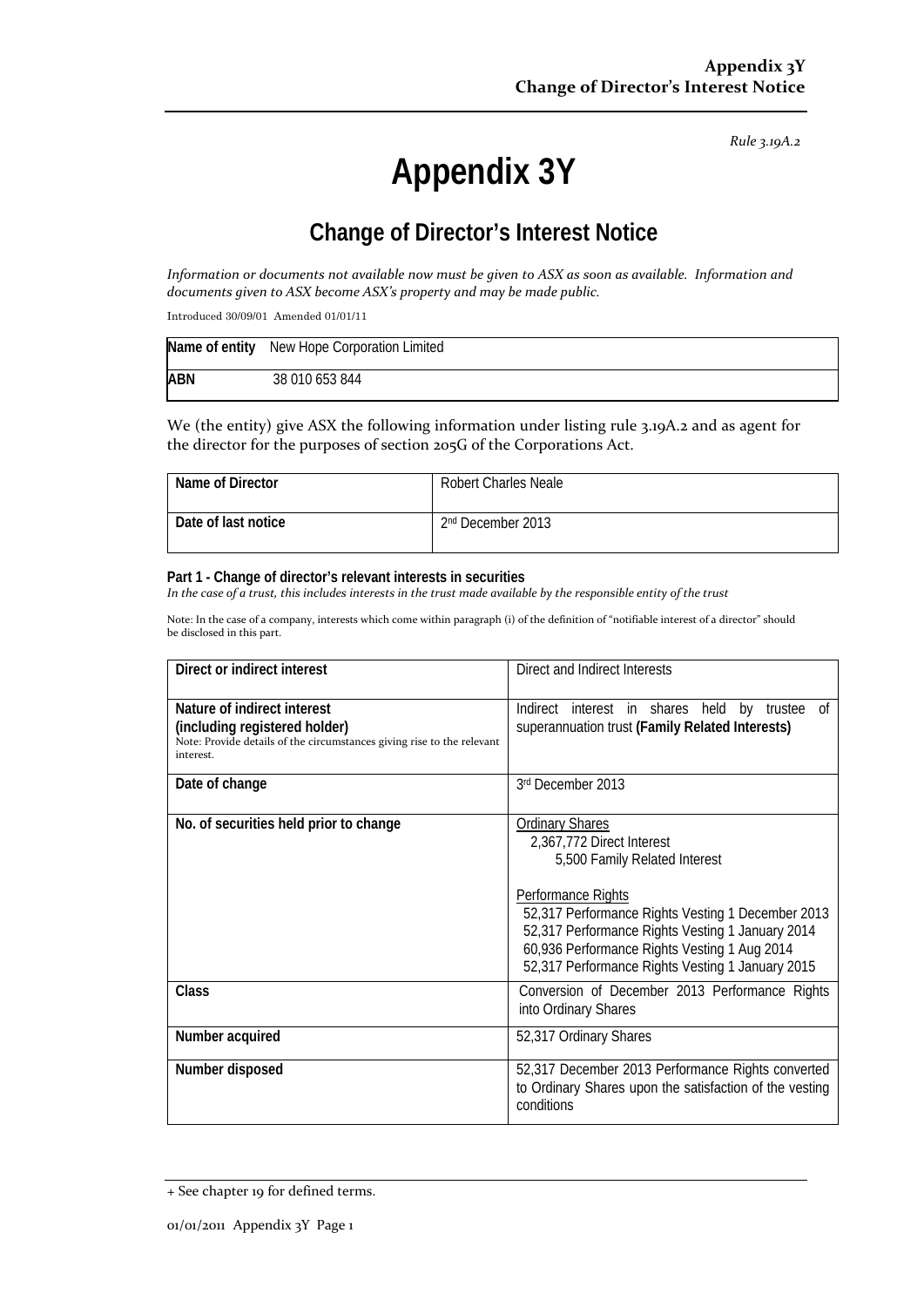| Value/Consideration<br>Note: If consideration is non-cash, provide details and estimated<br>valuation                                                                      | Nil                                                                                                                                                                                                                                                                |
|----------------------------------------------------------------------------------------------------------------------------------------------------------------------------|--------------------------------------------------------------------------------------------------------------------------------------------------------------------------------------------------------------------------------------------------------------------|
| No. of securities held after change                                                                                                                                        | <b>Ordinary Shares</b><br>2,420,089 Direct Interest<br>5,500 Family Related Interest<br>Performance Rights<br>52,317 Performance Rights Vesting 1 January 2014<br>60,936 Performance Rights Vesting 1 Aug 2014<br>52,317 Performance Rights Vesting 1 January 2015 |
| Nature of change<br>Example: on-market trade, off-market trade, exercise of options,<br>issue of securities under dividend reinvestment plan, participation in<br>buy-back | Acquisition of Ordinary Shares following the vesting of<br>Performance Rights issued under the Employee<br>Performance Rights Share Plan                                                                                                                           |

### **Part 2 – Change of director's interests in contracts**

Note: In the case of a company, interests which come within paragraph (ii) of the definition of "notifiable interest of a director" should be disclosed in this part.

| Detail of contract                                                                                                                                                          | <b>None</b>    |
|-----------------------------------------------------------------------------------------------------------------------------------------------------------------------------|----------------|
| Nature of interest                                                                                                                                                          | Not applicable |
| Name of registered holder<br>(if issued securities)                                                                                                                         | Not applicable |
| Date of change                                                                                                                                                              | Not applicable |
| No. and class of securities to which<br>interest related prior to change<br>Note: Details are only required for a contract in<br>relation to which the interest has changed | Not applicable |
| Interest acquired                                                                                                                                                           | None           |
| Interest disposed                                                                                                                                                           | <b>None</b>    |
| <b>Value/Consideration</b><br>Note: If consideration is non-cash, provide details<br>and an estimated valuation                                                             | Not applicable |
| Interest after change                                                                                                                                                       | <b>None</b>    |

<sup>+</sup> See chapter 19 for defined terms.